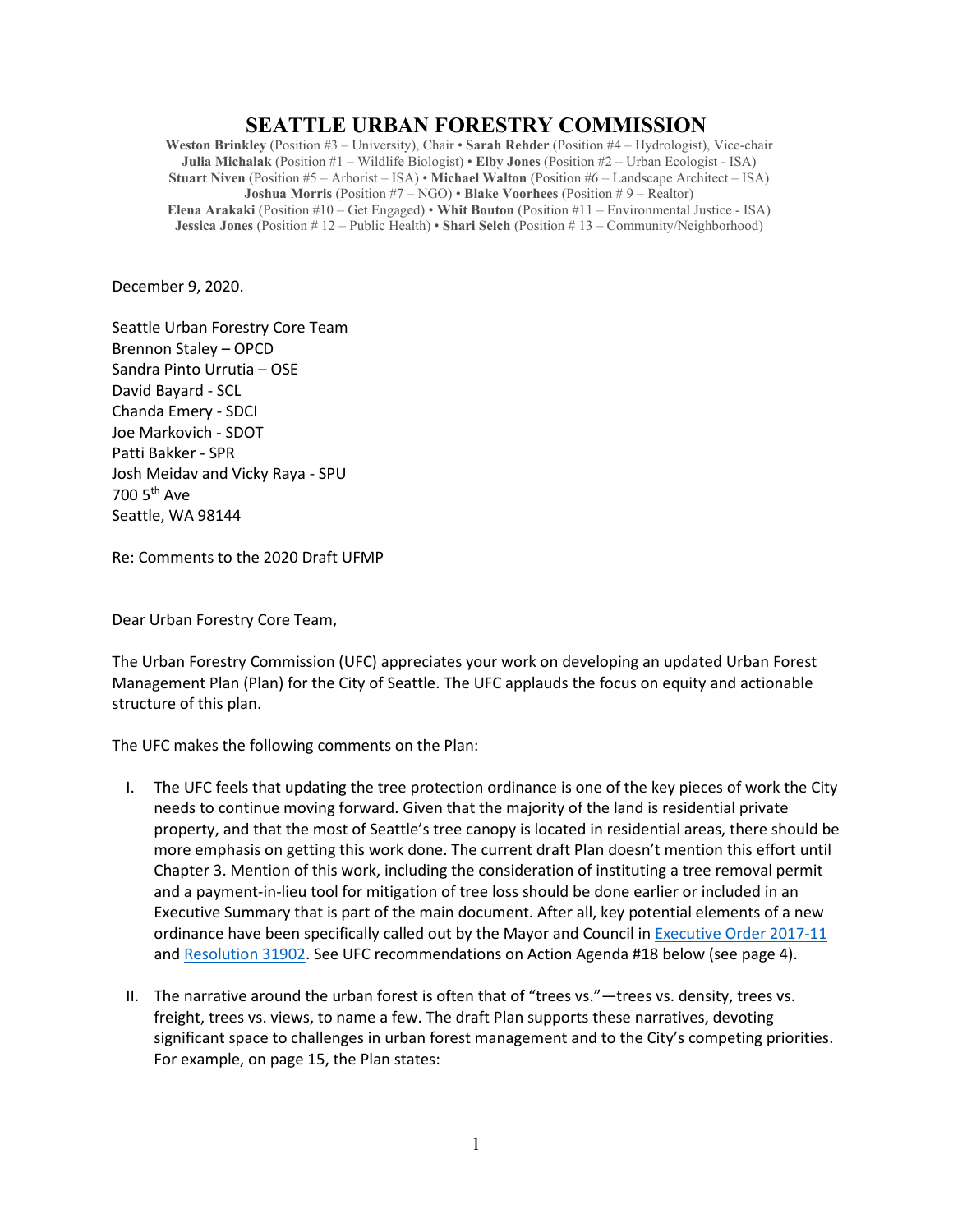"Accommodating trees in urban areas pose additional issues. Seattle is expected to grow by 70,000 new households and 110,000 jobs from 2015 to 2035. If we don't build new homes to accommodate this demand, Seattle will increasingly become a city for the wealthy and push new development to the peripheries of a region, driving deforestation."

The UFC feels that statements like this are misleading at best and reinforce the false dichotomy of "trees vs." Increased housing supply does not necessarily mean improved housing affordability. Density can be increased without razing a lot. And developers should be expected to respect the natural features of a site and to design for maximum tree retention.

With the city's forecasted growth and anticipated climate impacts, tree retention and protection should be the norm. The language in the Plan should reflect that. The UFC encourages the Urban Forestry Core Team to review the draft for statements that seem to pit trees against other priorities and ask "Is that true? Are there more positive, constructive ways to communicate the issue?"

- III. The UFC recommends continuing to use the term "environmental Justice priority communities" but adding "with an emphasis on Black, Indigenous, and People of Color (BIPOC) communities" throughout the document.
- IV. Additionally, the UFC suggests the following specific changes to the Plan:
	- 1. Incentives identified on the draft Plan page 27 include stormwater rates. However, the text references only land cover, which may be jargon for the Plan's public audience. **The UFC recommends explicitly mentioning trees** as an opportunity to clearly connect our urban forests and the stormwater benefits they provide.
	- 2. On page 28, the draft Plan enumerates positive statements for the future urban forest. Since these statements do not follow the SMART formulation typical of goals in management or strategic plans, the UFC recommends against calling them "goals." The UFC suggests restructuring the statements to read as a list of vision statements, desired outcomes, or values.

Additionally, the list on page 28 in the draft Plan does not contain a statement regarding the City's vision for the heath and extent of the urban forest itself. The UFC recommends expressing the City's vision that explicitly points to a commitment to a heathy, diverse, and expanding urban forest. For example, "Trees in Seattle's urban forest are of diverse species and ages and both the urban forest's canopy cover and canopy volume are expanding in all management units across the city."

The UFC expresses its concern about setting "Balancing competing priorities" as a goal in the Plan. While the UFC recognizes that urban forest management exists within the larger context of development, utility provision, public safety, etc., and that competing demands must be balanced, the UFC believes that this plan should be advocating for tree protection as part of ongoing efforts to find creative solutions. The UFC would like to propose adding the following language to the beginning of Goal 6: *The City will grow, maintain, preserve, enhance, and restore its urban forest as it meets other priorities.*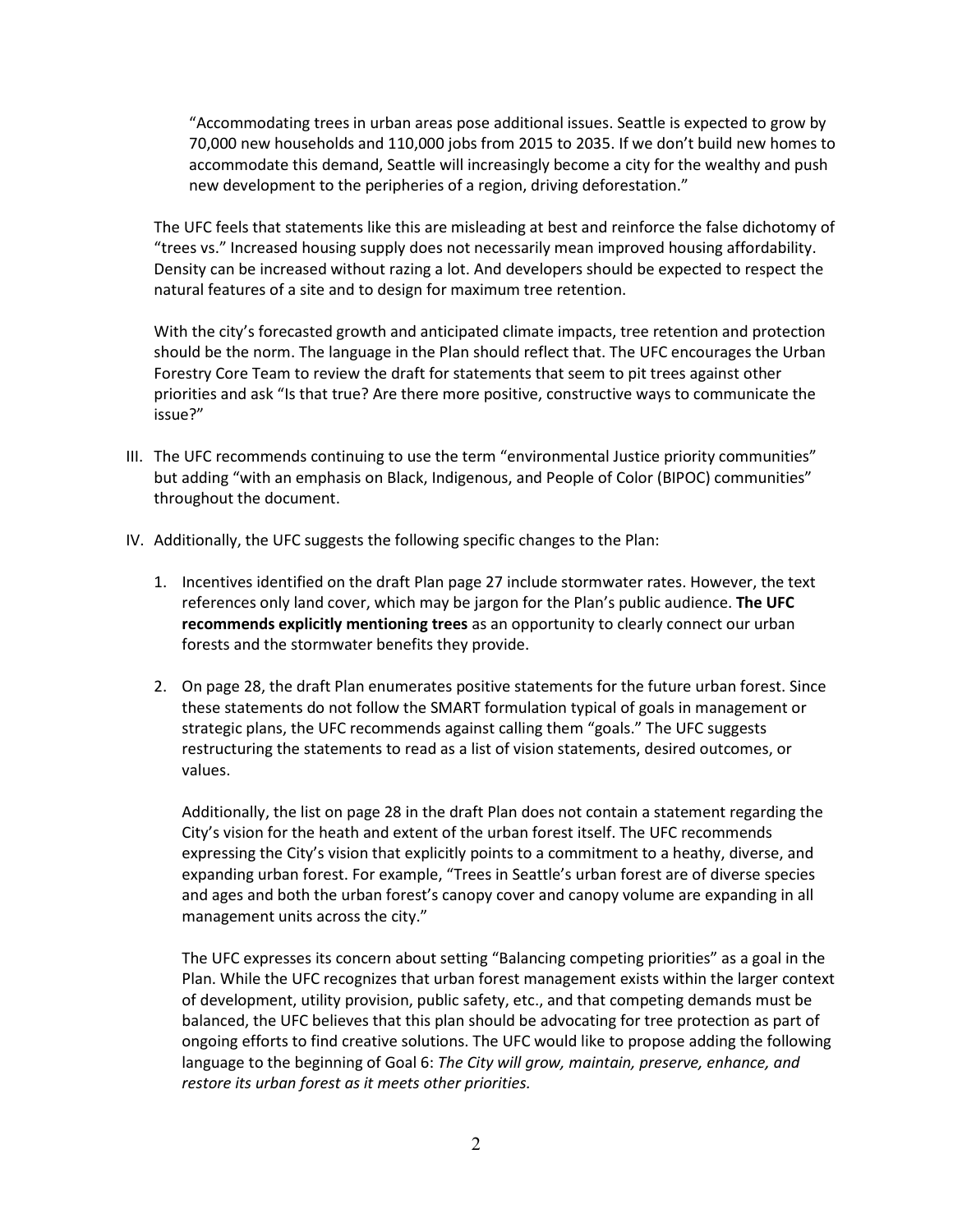- 3. The UFC recommends rephrasing the strategies on page 29 to be more specific and actionable. Specific recommendations include:
	- Strategy Number 2:

Current: "Prepare for climate impacts and build a resilient urban forest." Suggestion: "Evaluate potential climate change impacts and identify forest management actions that increase the urban forest's resilience (or adaptive capacity) to those impacts."

- Strategy Number 3: Current: "Understand the condition and complexity of the urban forest as a resource, how it was different in the past, and how it may change in the future." Suggestion: "Support research that evaluates the condition and complexity of the urban forest over time to better understand historical changes and potential future trajectory."
- Strategy Number 7:

Current: "Regulate and provide support to the community for keeping, removing, replacing, and planting trees."

Suggested: "Strengthen, fund, and enforce tree regulations on private property and support the community for keeping, removing, replacing, and planting trees."

- 4. The UFC is encouraged by the City's commitment to core urban forest efforts (outlined on page 30):
	- Planting trees throughout Seattle and complying with the City's Two-for-One tree replacement policy.
	- Developing plans and strategies to manage the urban forest on City natural landscapes and properties.
	- Removing invasive plants from Seattle's forested areas.
	- Coordinating departmental work and collaborating on urban forestry citywide efforts.
	- Updating initiatives and regulations in support of Seattle's urban forest.

The UFC sees these activities as critical and would **suggest emphasizing them within the Plan** more than their current presentation. Perhaps as part of Chapter 3, these items could be introduced as established and ongoing. They could be later reiterated as separate from the Action Agenda, which is a suite of aspirational actions identified through this planning process. In addition, the UFC recommends providing links to annual reports in this section to support ongoing urban forestry work.

- 5. The UFC makes the following comments on the Plan's Action Agenda, pages 31-32:
	- Strategy 1. Add action: "Identify barriers to tree planting and maintenance in environmental equity priority communities and develop policies to address those barriers."
	- Strategy 2, Action #5. Replace "vulnerability assessment" with "vulnerability assessment and adaptation plan" and consider replacing the word "resiliency" with "adaptive capacity."
	- Strategy 3. Add action: "Track tree loss and replacement on public and private lands." This is a key component for monitoring, evaluating, and reporting progress of the Plan. The UFC recommends developing a database to track trees planted by City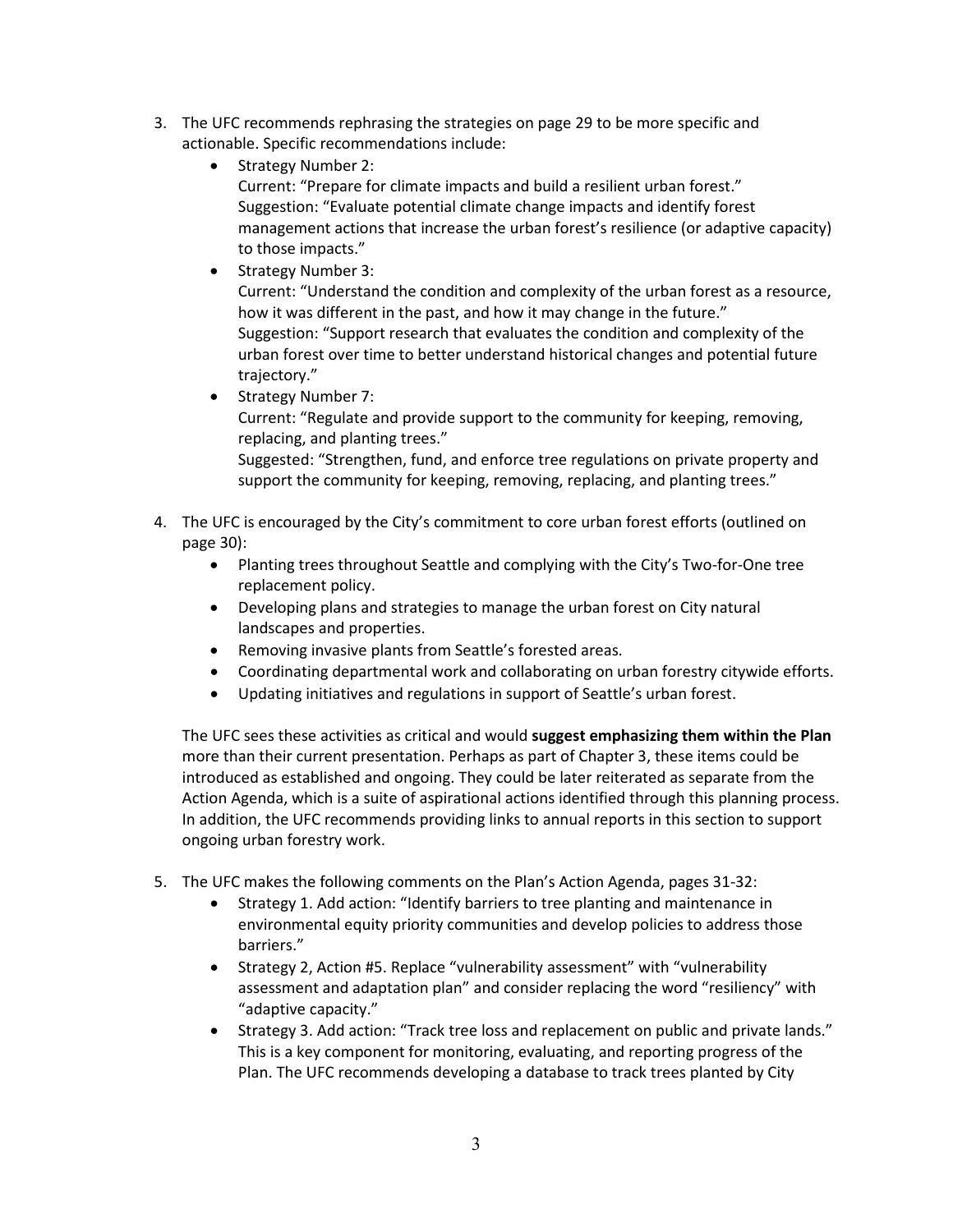departments across Seattle (a listed Key Activity Metric on page 35), trees installed as part of permitted development projects, and trees permitted for removal.

- Strategy 5. The UFC agrees that the City should improve communication with BIPOC communities regarding urban forestry. Broader awareness is also needed. The UFC suggests evaluating communications approaches that specifically address the need of environmental equity groups, and that reach broad audiences.
- Strategy 7, Action #15. The UFC recommends a more actionable formulation. Rather than "Explore ways to help property owners remove invasive plants and pests on private land," consider, "Develop strategies to help property owners remove invasive plants and pests on private land either through developing new programs or volunteer opportunities or by communicating existing resources and programs."
- Strategy 7, Action #18. Mayor and Council have repeatedly stated (in numerous "Whereas") that the majority of Seattle's urban trees are located on private property (specifically in residential areas). The UFC has also stated numerous times that tree management on private property is the largest threat *and* opportunity our urban forest faces. Therefore, the UFC would **recommend emphasizing the associated action,** *Update the City's tree protection regulations,* bolding it and moving it up to the top Action Item for Strategy 7. As identified in the Plan, "67% of the land is residential and represents 72% of our canopy. Effective protection for trees on private property is a key element of our citywide strategy to keep Seattle livable especially as we continue to grow." Continue creating strategies that support increased density in our residential areas (vs. increased home size) while protecting our urban trees and in some cases increasing canopy cover (such as with multi-family development in South Lake Union).
- The UFC recommends re-establishing a growth target for Seattle's urban forest once a canopy cover trend over time is established. To that effect, the UFC recommends the City commit to performing acquiring Lidar data to perform another canopy cover assessment within the next two years.
- 6. Key Activity Metrics on page 35 include # of trees planted throughout Seattle by City departments. The UFC recommends adding tracking tree loss and tree removal across the city. These data will be necessary for effective monitoring, evaluation, and reporting on progress of the Plan.
- 7. The UFC applauds the use of varied and diverse metrics as part of the Performance Indicators. As previously identified by the City and the UFC, available data is a central hurdle to improved forest management in the city. While the percent canopy cover has served as a useful tool, the ability to include other metrics will allow for a more data and more flexible understanding of a diverse forest landscape. As previously identified, **the UFC would encourage the consideration of a canopy volume metric,** as opposed to just using canopy coverage.
- 8. Canopy connectivity is suggested as a quantitative indicator on page 35 with the description, "Urban forest contains a significant amount of continuous habitat for various types of wildlife." The UFC suggests complementing this course-level indicator with bird and other wildlife monitoring to assess how connectivity actually supports wildlife.
- 9. The future research question "Understand how planting trees and improving the urban forest may lead to gentrification and displacement," will be a difficult question to answer.